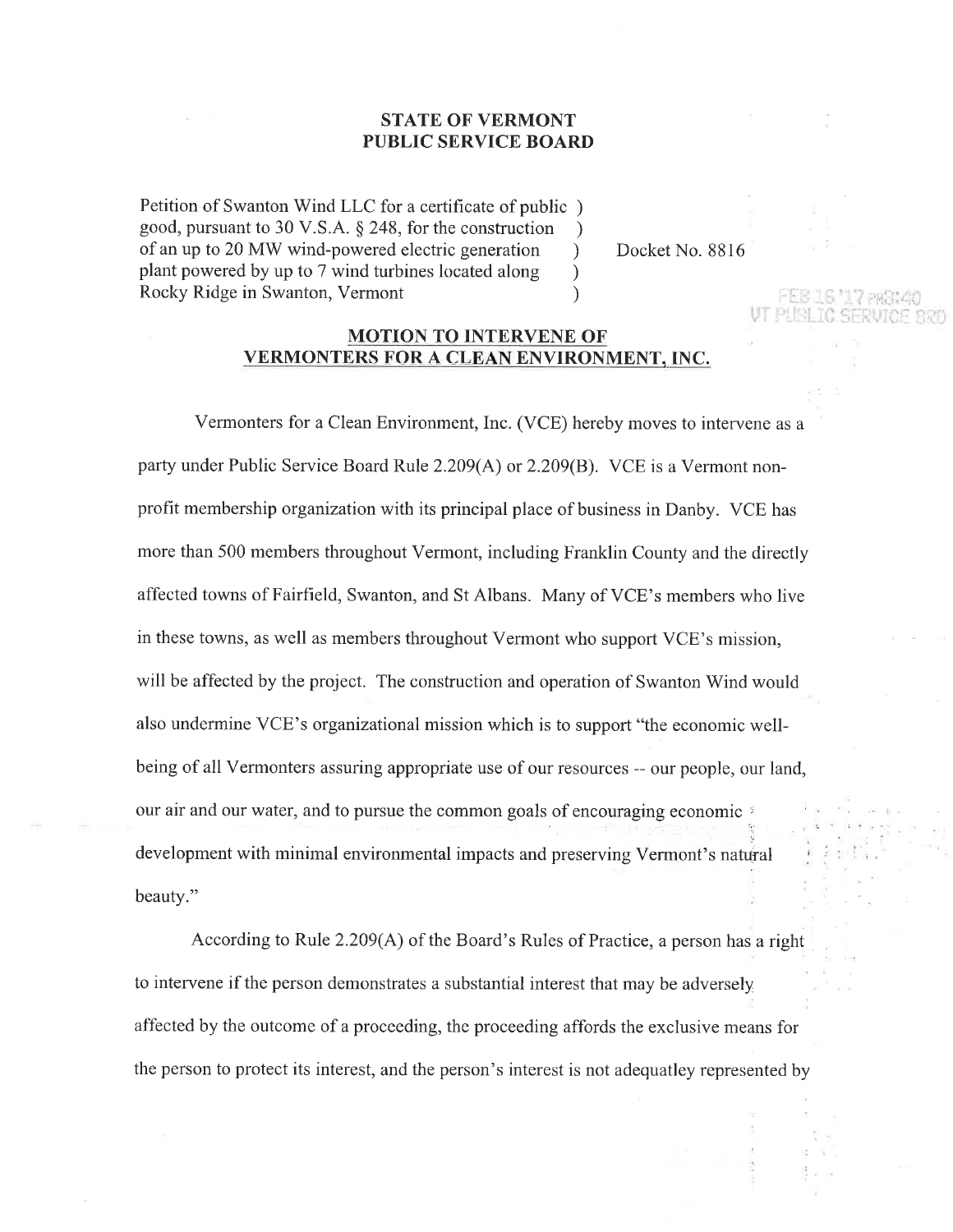existing parties. Furthermore, under Board Rule 2.209(B), in the Board's discretion, <sup>a</sup> person may be permitted to intervene if the person demonstrates a substantial interest that may be affected by the outcome of the proceeding. In excercising its discretion, the Board must consider whether that interest will be adequately protected by other parties, whether alternative means exist by which the person's interests can be protected, and whether intervention will unduly delay the proceedings or prejudice the interests of existing parties or the public.

In this proceeding, the Board will consider whether the proposed Swanton'Wind project would meet a number of economic and environmental criteria enumerated at 30 V.S.A. \$ 248(b) including some of the criteria of 10 V.S.A. g 6086(a). VCE seeks to represent the interests of its members in ensuring that the construction and operation of the turbines meets these criteria and does not degrade the natural environment or harm the economics of the State or its residents.

## Description of the Area

The Swanton Wind project is proposed to be located on Rocky Ridge, a low elevation plateau in Swanton, Vermont. Despite its relatively low elevation, Rocky '' ::, ing Vermint's saint" Ridge and the ridgês to the north and South are the most prominent features in the' landscape of the area, as noted in the Northwest Regional Plan and the Swanton Town Plan. Aptly named, Rocky Ridge is rock. Atop the rock is a wetlands complex of a type. that is rare in Vermont, similar to the George D. Aiken Wildemess area in southern Vermont. Because of its unique ecological aspects with vernal pools, peat bogs, and high elevation ponds, Rocky Ridge is shown as a high value habitat block in the Agency of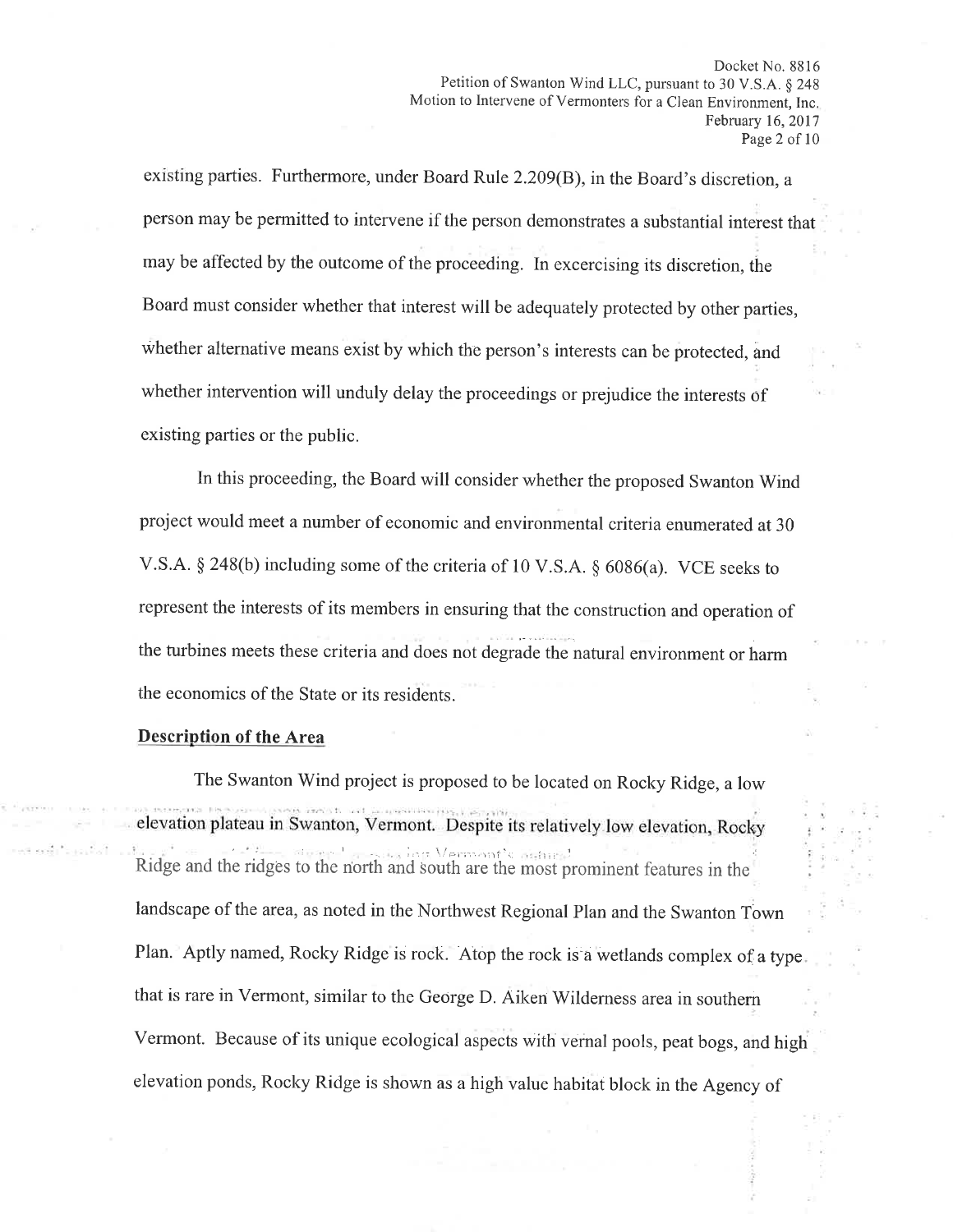Natural Resources' BioFinder, which ascribes the highest values for habitat in the area for miles around.

Rocky Ridge is a very wet site. Its waters feed Fairfield Pond to the east, and Hungerford Brook which drains into St Albans Bay of Lake Champlain to the west. Less than a mile to the east is Fairfîeld Pond with loons, osprey, heron, eagles and waterfowl that summer on Fairfield Pond and that fly over Rocky Ridge to glean corn from the farm ' fields to the west. The wind project site borders an important deeryard.

Many residential and seasonal camps suround Fairfield Pond, some of which rely on groundwater and others get their water directly from the pond. The residences nearest to the wind project site are in closer proximity to the turbines than any other operating wind projects in Vermont, with the closest residence about 1960 feet to the west. The St. Albans Town forest borders the wind project about half a mile to the south.

The ridge itself provides wildlife habitat for a diversity of species, including bear, bobcat, possibly lynx, and other furbearers, as well as migratory waterfowl. Rocky Ridge contains a diversity of trees, including sugar maples suffîcient to provide income to with several families who rely on the sugarbush for their living. Maple sugaring on the ridge I consists of low impact human activity.

The proposed turbines would be seen and heard by residents in St Albans and Fairfield, as well as Swanton. Residences in both towns are within the project impact zone and the turbines would be visible and audible from a number of locations in both towns.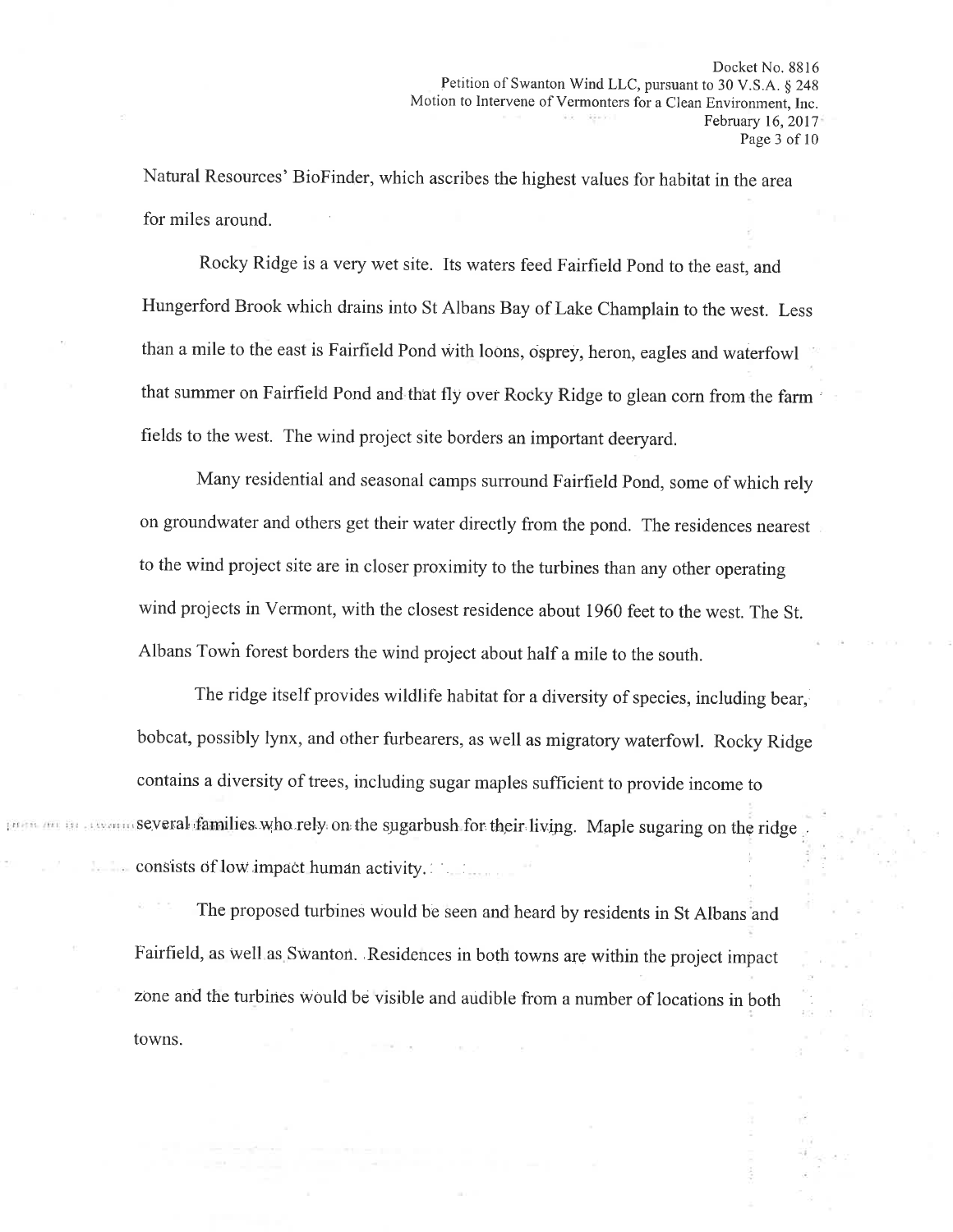About 3/4 miles to the north are two dairy farms and a beef farm. To the west are residential areas that depend on wells for drinking water

### VCE Meets the Intervention Standards

As described in the attached affidavits, VCE's members enjoy the scenic beauty of Rocky Ridge arid Fairfield Pohd. They áppreciate the quiet, rural character of the area and the'ability to'enjoy listening to and watching birds. They use Fairfield Pond for swimming, fishing and boating. They hike on the ridge and in the woods adjacent to the pond, and seek refuge from urban environments to enjoy the peace and tranquility of Rocky Ridge and its surroundings.

vcE meets the standards for both intervention as of right and permissive intervention. VCE and its members have substantial, specific, and parlicularized interests that may be adversely affected by the outcome of this proceeding. The proceedings afford the exclusive means by which VCE can protect that interest. There are no other proceedings in which VCE's substantial interests in the outcome of this proceeing can be protected.

**Furthermore**, the interests of VCE and its members will not be represented by any, other party. Although the State is a party and some municipalities may move to intervene, neither can adequately represent the unique interests of VCE's members. See In re Vermont Public Power Supply Authority, 140 Vt. 424, 440 A.2d 140, 144 (1981) ("It is the culmination of the private'interests of each of Vermont's citizens which produces the public interest." The State's representation of the public interest does not bar private citizen intervention as their interests may not be identical.) VCE's interests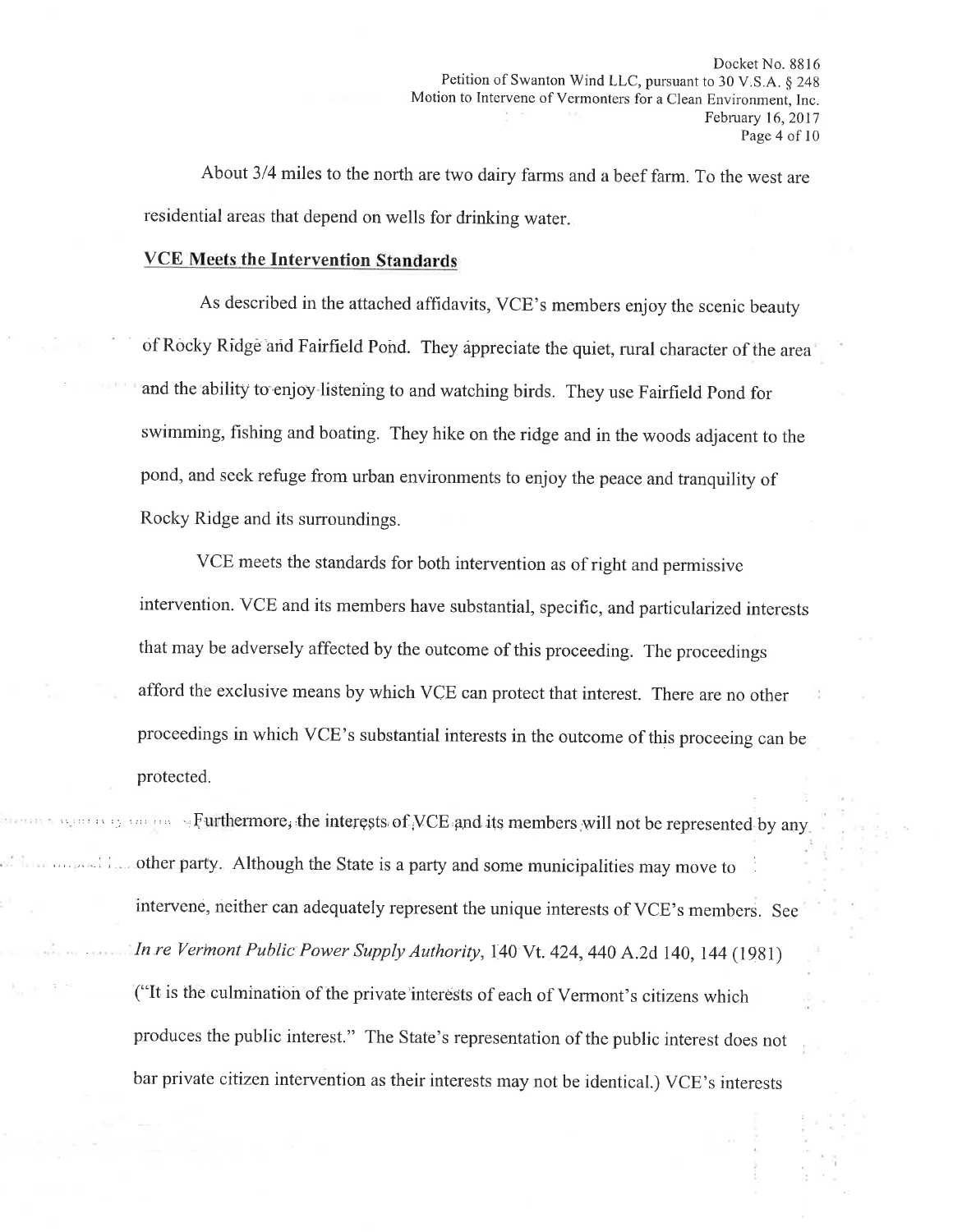are unique to protecting its members' use and enjoyment of Rocky Ridge, Fairfield Pond and its adjacent forests, Hungerford Brook, St. Albans Bay and the public areas nearby. VCE's and its members' perspective and interests are distinct from those of the general public, the municipalities, and state agencies and VCE's members rely on the organization to represent these interests.

Similarly, other individuals who may seek intervention may not have the same interests as does VCE and its members.

In the alternative, the Board should exercise its discretion to permit VCE to intervene in this proceeding as a permissive party. As noted, VCE's interests are substantial; there are no alternative means by which VCE and its members can protect its interests; and other parties will not represent the interests of VCE and its members. In addition, VCE's intervention will not delay the proceedings or prejudice the interests of other parties, as it is anticipated that the proceedings will involve a variety of parties and interests and the Board has already determined a schedule that VCE would meet.

### 30 V.S.A. \$ 248(b) Criteria

 $30 \text{ V.S.A.}$  \$ 248(b) provides that before issuing a certificate of public good, the Board "shall find that the purchase, investment, or construction" of a proposed project meets a number of listed criteria. VCE and its members have substantial, specific, particularized interests in the issues raised by certain of those criteria, as described in detail below.

> 30 V.S.A.  $\S$  248(b)(1) With respect to an in-state facility, will not unduly interfere with the orderly development of the region with due consideration having been given to the recommendations of the municipal and regional planning commissions, the recommendations of the municipal legislative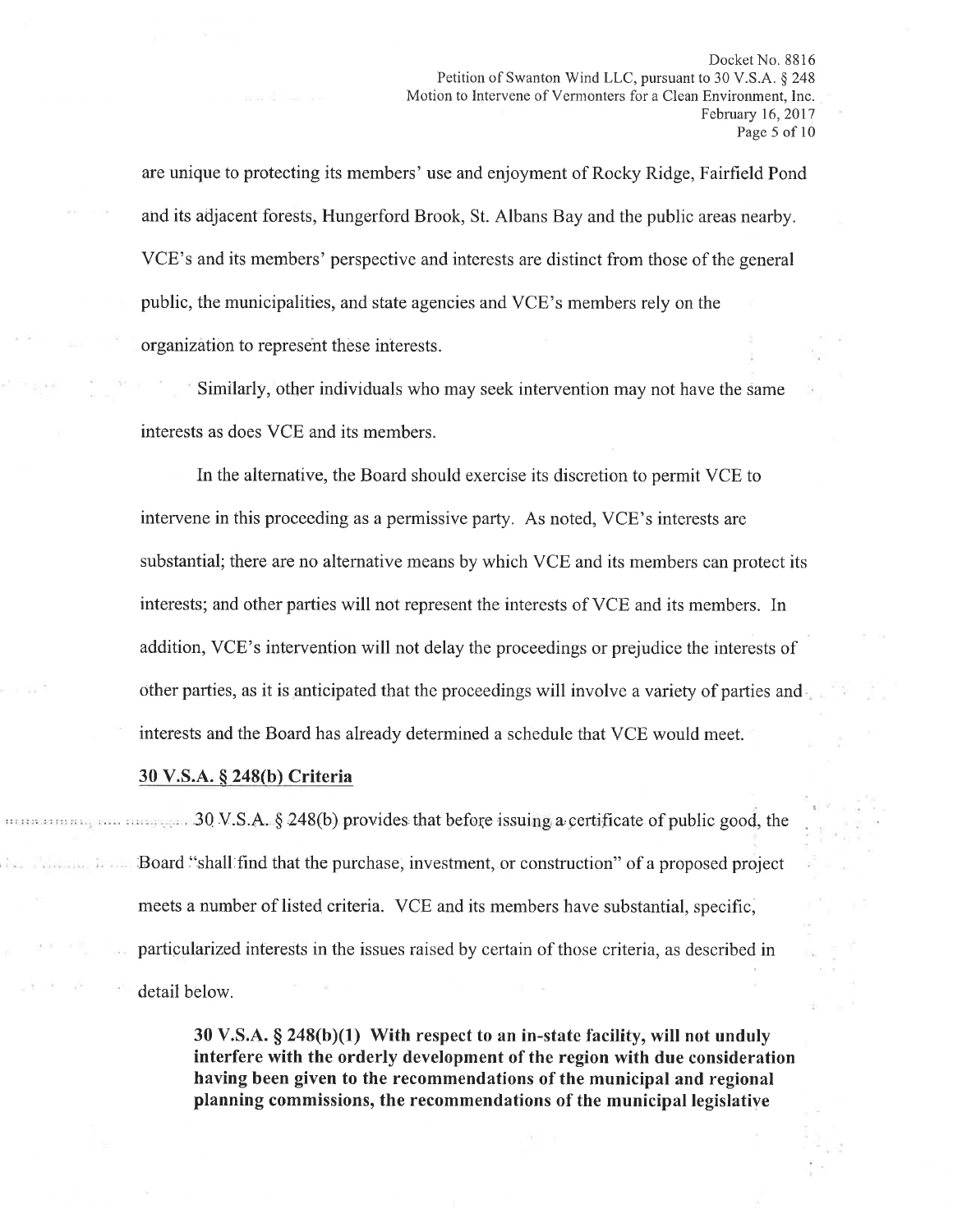bodies, and the land conservation measures contained in the plan of any affected municipality.

The proposed Swanton Wind project does not comply with the Swanton Municipal Plan or the Northwest Regional Plan in a number of respects. Members of VCE who are residents of Swanton and Franklin County have a legitimate interest in ensuring that the desires of the residents for the orderly development of their town and region as expressed in their plans are respected by the developer and upheld in this process.

# $30$  V.S.A.  $\S$  248(b)(4). Will result in an economic benefit to the State and its residents.

The Swanton Wind project site's location on Rocky Ridge in Swanton is in close proximity to a number of homes in Swanton, Fairfield, and St Albans. VCE is concerned about the reduction in the grand lists of the towns that will be affected by the construction and operation of the wind turbines so close to numerous private properties. Property values have decreased in other places in Vermont where there are operating wind projects. The noise, shadow flicker, lights at night, glare from the blades, and the overall intrusiveness of these turbines both at night when people are trying to sleep and during , ':i the day when people are often outdoors on and around their properties would substantially interfere with residents' peaceful enjoyment of their properties. As a result, the desirability and therefore the values of the affected real estate will decrease, thereby decreasing the grand list of the affected towns.

VCE's mission includes supporting the economic well-being of Vermonters. A loss in property values will cause a reduction in the grand list and a resulting rise in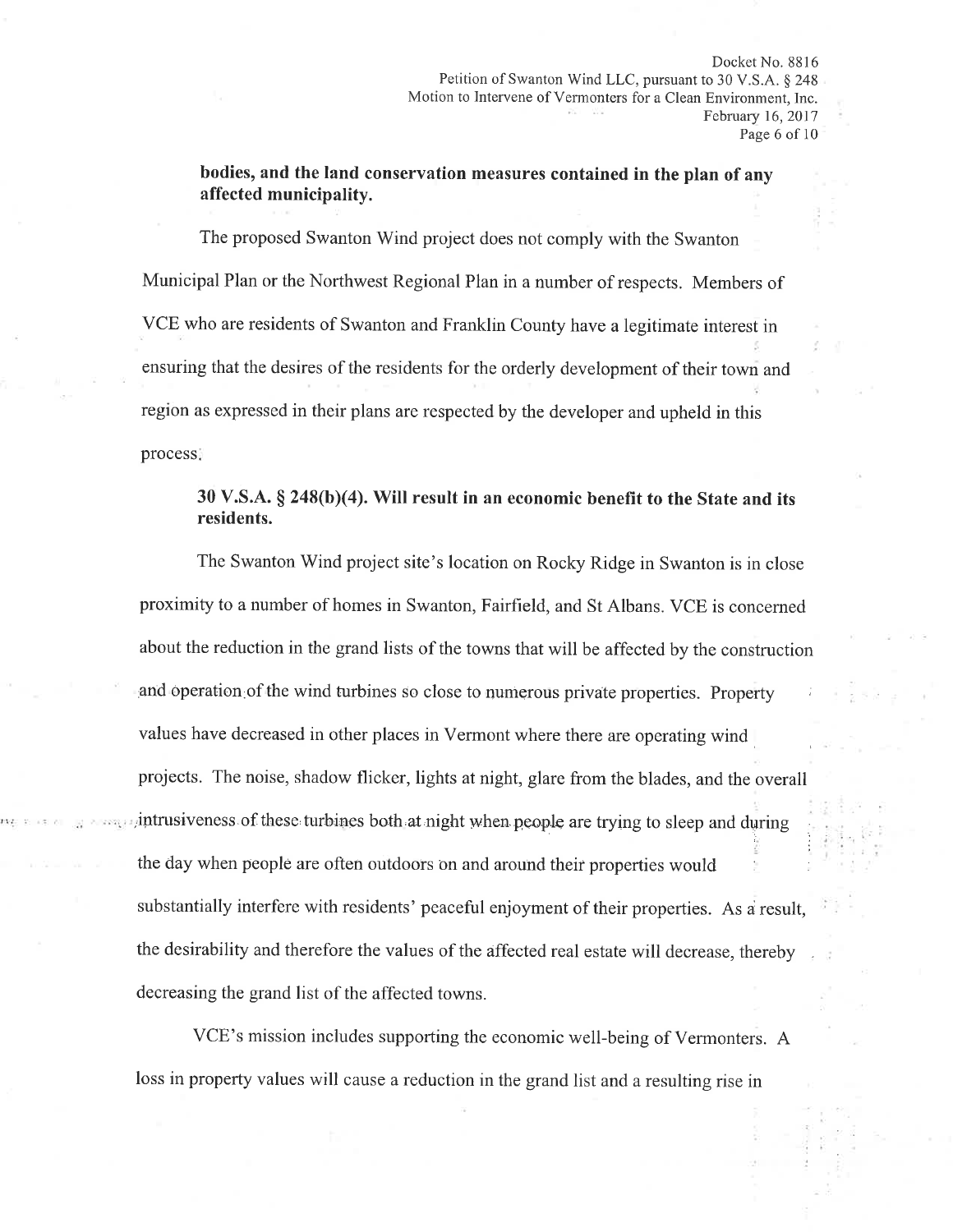property taxes caused by the Swanton wind project. A number of VCE members live in the area and will be affected when the grand lists of St Albans, Fairfield, and Swanton are diminished. VCE's members in the area also depend on the economic activity generated by the maple sugaring operations that are threatened with flyrock from blasting and ice throw and other possible hazards known to be caused by wind turbines such as blade throw and turbine collapse.

VCE intends to present witnesses who will testify to the loss of property values and grand lists due to wind projects in other areas of Vermont, as well as witnesses to testify to experiences with flyrock, ice throw and other hazards from operating wind projects in New England.

Section  $248(b)(5)$ . With respect to an in-state facility, will not have an undue adverse effect on aesthetics, historic sites, air and water purity, the natural environment, the use of natural resources, and the public health and safety, with due consideration having been given to the criteria specified in 10 V.S.A.  $\S$ § 1424a(d) and 6086(a)(1) through (8) and (9)(K), impacts to primary agricultural soils as defined in  $10$  V.S.A.  $\S$  6001, and greenhouse gas impacts.

VCE members who live in the area of the Swanton Wind project – and those who spend time in the affected areas - will be impacted by the degradation of aesthetics ,, include distracting ribbon-like streams of lights at night, loss of dark night sky, shadow flicker, glare and distracting movement from the blades, and noise. These impacts will combine to create a harsh contrast of industrial operations in these rural residential areas, 'and will result in the loss of peaceful enjoyment of the residents both in their homes and when spending time outdoors. The scenic beauty of Rocky Ridge and the area around it will be substantially diminished by the imposition of an industrial operation.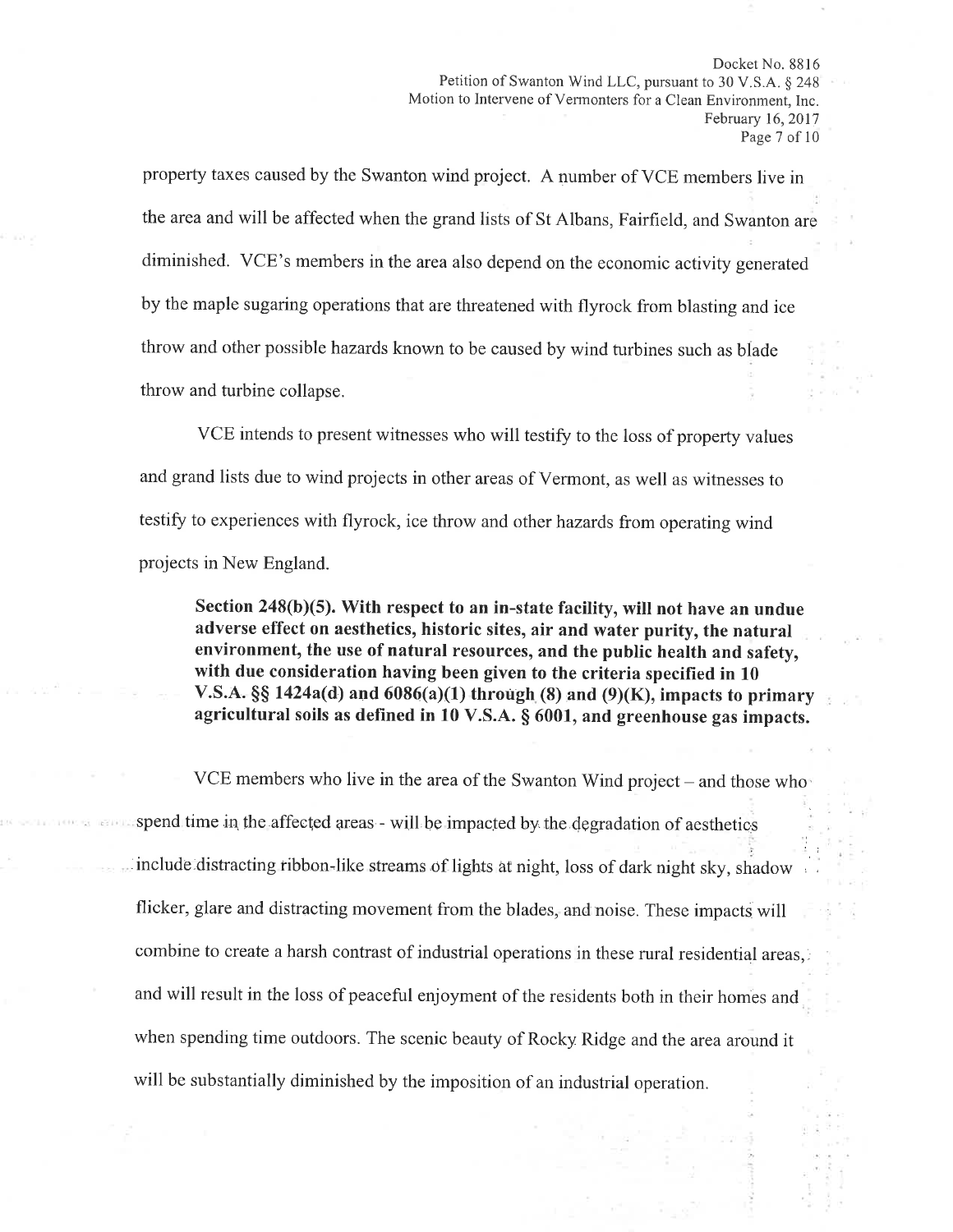Docket No. 8816 Petition of Swanton Wind LLC, pursuant to 30 V.S.A. § 248 Motion to Intervene of Vermonters for a Clean Environment, Inc. February 16,2017 Page 8 of 10

VCE will present testimony from current and former neighbors of operating wind projects concerning the impacts those projects have had on the aesthetics of the area and, on their ability to enjoy their homes and properties.

The unusual wetlands complex on Rocky Ridge is a rare and irreplaceable natural area. Opening up the tree'canopy and blasting for roads'and turbine pads will alter the hydrology and harm the wetlands. The headwaters on Rocky Ridge supply recharge waters to area aquifers. According to the Petitioner, 95% of the headwaters would drain into St Albans Bay and Hungerford Brook, both of which are impaired waters, and 5Yo would drain to the east into Fairfield Pond. The Petitioner's storm water plan is inadequate to prevent degradation of the wetlands and streams. The stormwater from the project will degrade the headwaters, exposing them to elevated temperatures, increased sedimentation, and loss of aquatic biota. Erosion will increase excessive sedimentation of the streams, thereby altering their natural condition.

VCE will present expert witnesses who will testify about the failures of the stormwater systems at the operating wind projects and the consequences of the altered hydrology potentially caused by this project that will further degrade already impaired a di cara propinsi a anchere waters.

According to ANR's biofinder, Rocky R.idge contains the highest value habitat block in the area. It is rich with wildlife habitat for animals such as bear, fisher, bobcat, and possibly lynx. It is home to endangered bats and a large variety of birds as well as <sup>a</sup> significant deeryard. The Swanton wind project will degrade the habitat for these animals as well as the waterfowl including resident loons and bald eagles and nesting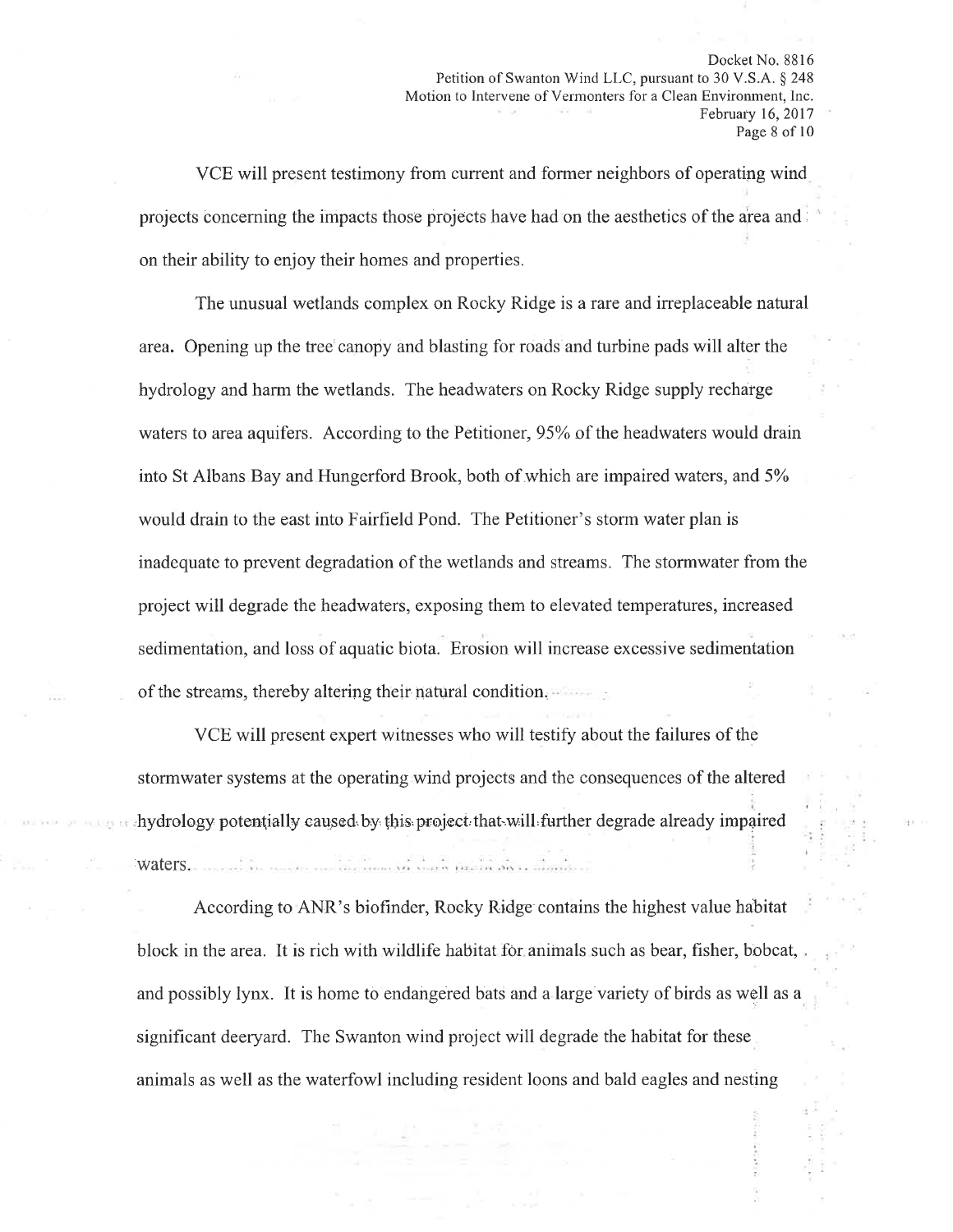ducks. VCE will present experts who will testify about the harm that this project will cause to the wildlife that lives in the area and passes through; based on the negative impacts to wildlife habitat and reproduction of species resulting from wind projects in other areas. VCE's members place a very high value on the wildlife that live in the area. VCE has worked in other areas in the state to conserve large tracts of land for wildlife protection, as is consistent with our mission. :

VCE's members have substantial interests in the protection of the existing aesthetics and natural resources of the Rocky Ridge site and its surroundings and will testify about the undue adverse impacts that the Swanton Wind project will have.

Under 10 V.S.A.  $\S$  6086(a)(1)(B), the injection of waste materials and harmful or toxic substances into groundwater or wells is prohibited. VCE's members have <sup>a</sup> substantial interest in ensuring that the oil used for fueling the construction equipment and the fuel oil that is injected into the groundwater during blasting will not be harmful to the sensiive ecology of Rocky Ridge or Fairfield Pond or their individual water supplies.

### Conclusion

: ii, while VCE has not previously sought to intervene in a PSB proceeding, VCE has t: assisted numerous other intervenors participating in the PSB process. VCE has assisted parties with understanding the process, evaluating the impacts of proposed solar and wind projects, determining how their interêsts would be affected, and preparing testimony for technical hearings. VCE has also spent seventeen years working throughout Vermont on <sup>a</sup>wide variety.of development proposals and their impacts on groundwater quality and quantity and surface water, on natural resources, on aesthetics including the impacts of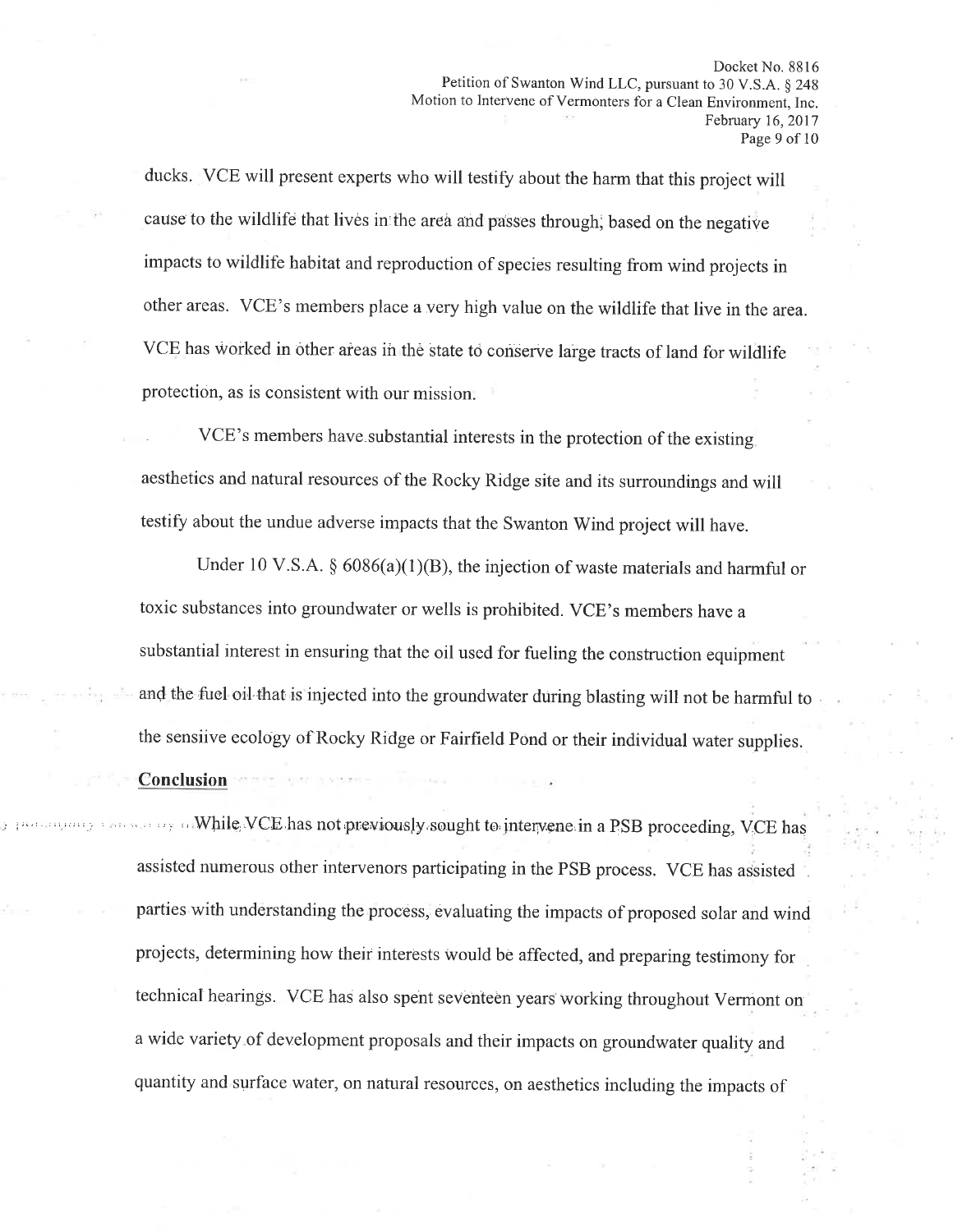noise. Consistent with our mission, VCE's work has resulted in the protection of large areas of wildlife habitat for connectivity and from fragmentation around the state, including in Brighton, Danby, Ferdinand, Grafton, Ira, Newark, Pittsford, Waitsfield, and Windham.

VCE has been involved in Act 250'cases involving the impacts of blasting compounds that can contaminate surface water and change groundwater flows, and as <sup>a</sup> result, initiated the effort that resulted in updating Vermont's groundwater protection law that put groundwater into the public trust. Based on VCE's extensive experience with the types of substantive issues raised by the proposed Swanton Wind project, VCE is able to uniquely represent its members' interests in this proceeding.

Although this Project is purported to advance the public good, it raises significant concerns relevant to VCE's mission. In order to protect the interests of VCE and its members in Swanton, St. Albans, Fairfield and throughout the State, VCE should be allowed to intervene in this proceeding.

Respectfully submitted this  $16<sup>th</sup>$  day of February.

! i :..:i.i: iii:l :;li ..:rr:¡.-,1., .-.i,,,;,,,,, ,,, ,By: ì .;: j ,

 $\left( k-k\right)$ 

et a clima automovem con l'exercitose a

an Billiam

Charmete

Annette Smith, Exeeutive Director Vermonters for a Clean Environment, Inc 789 Baker Brook Road Danby, VT 05739 (802) 446-2094 vce@vce.org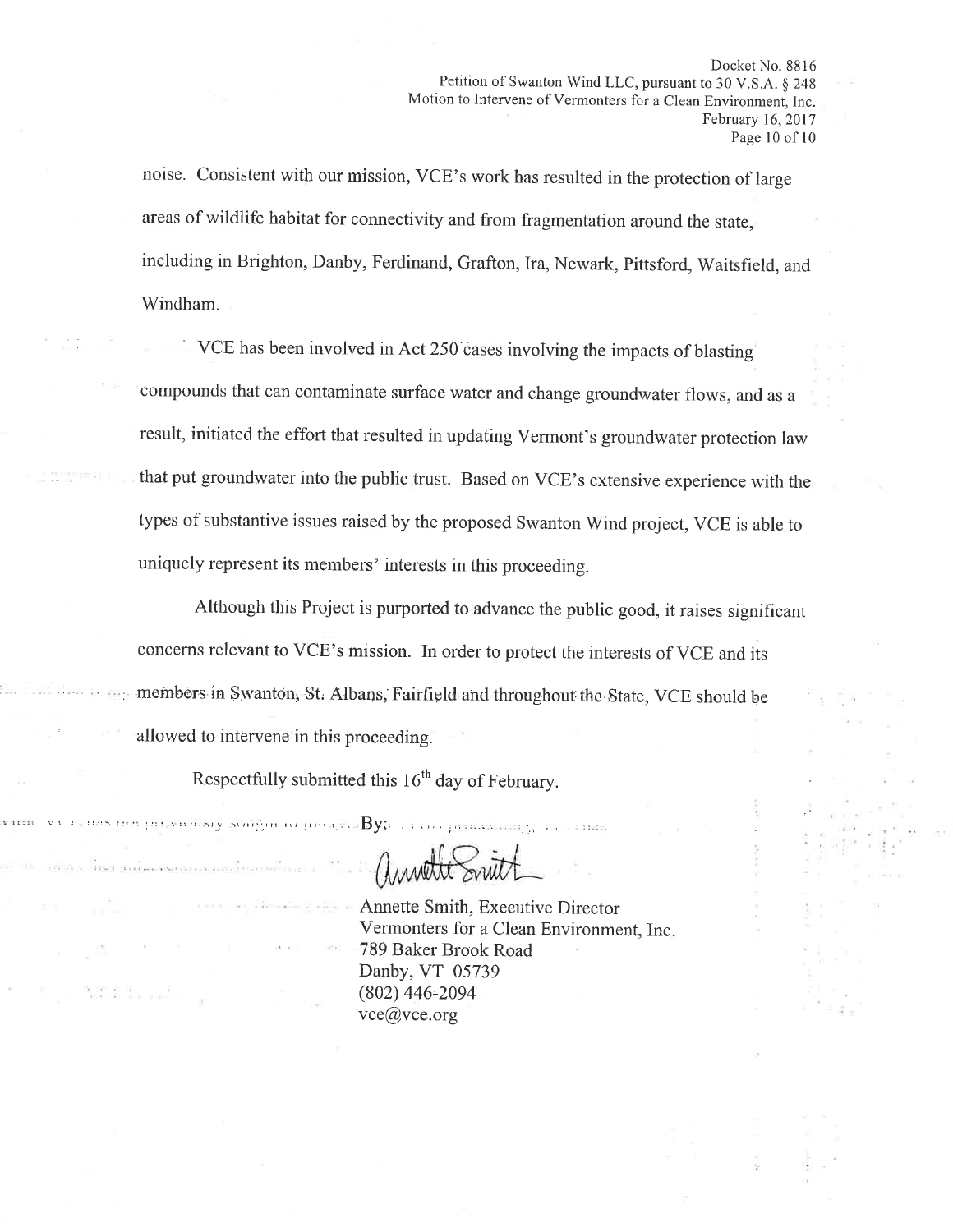# STATE OF VERMONT PUBLIC SERVICE BOARD

Docket No. 8816

Petition of Swanton Wind LLC for a certificate of public ) good, pursuant to 30 V.S.A. \$ 248, for the construction ) of an up to 20 MW wind-powered electric generation <br>plant powered by up to 7 wind turbines located along ) plant powered by up to 7 wind turbines located along )<br>Rocky Ridge in Swanton, Vermont (1) Rocky Ridge in Swanton, Vermont )

## CERTIFICATE OF SERVICE

I, Annette Smith, certify that on February 16, 2017, copies of the foregoing Notice of

Appearance and Motion to Intervene of Vermonters for a Clean Environment in the above-

referenced matter, were mailed via First-Class U.S. Mail to the persons on the following Service

List.

Respectfully submitted this 16<sup>th</sup> day of February, 2017.

By:

Annette Smith Executive Director Vermonters for a Clean Environment, Inc. 789 Baker Brook Road Danby, VT 05739 (802) 446-2094 vce@vce.org

### SERVICE LIST

Leslie Cadwell, Esq, Alison Milbury Stone, Esq. Legal Counselors and Advocates PLC PO Box 827 Castleton, VT 05735

Green Mountain Power Corp 163 Acorn Lane Colchester,VT 05446